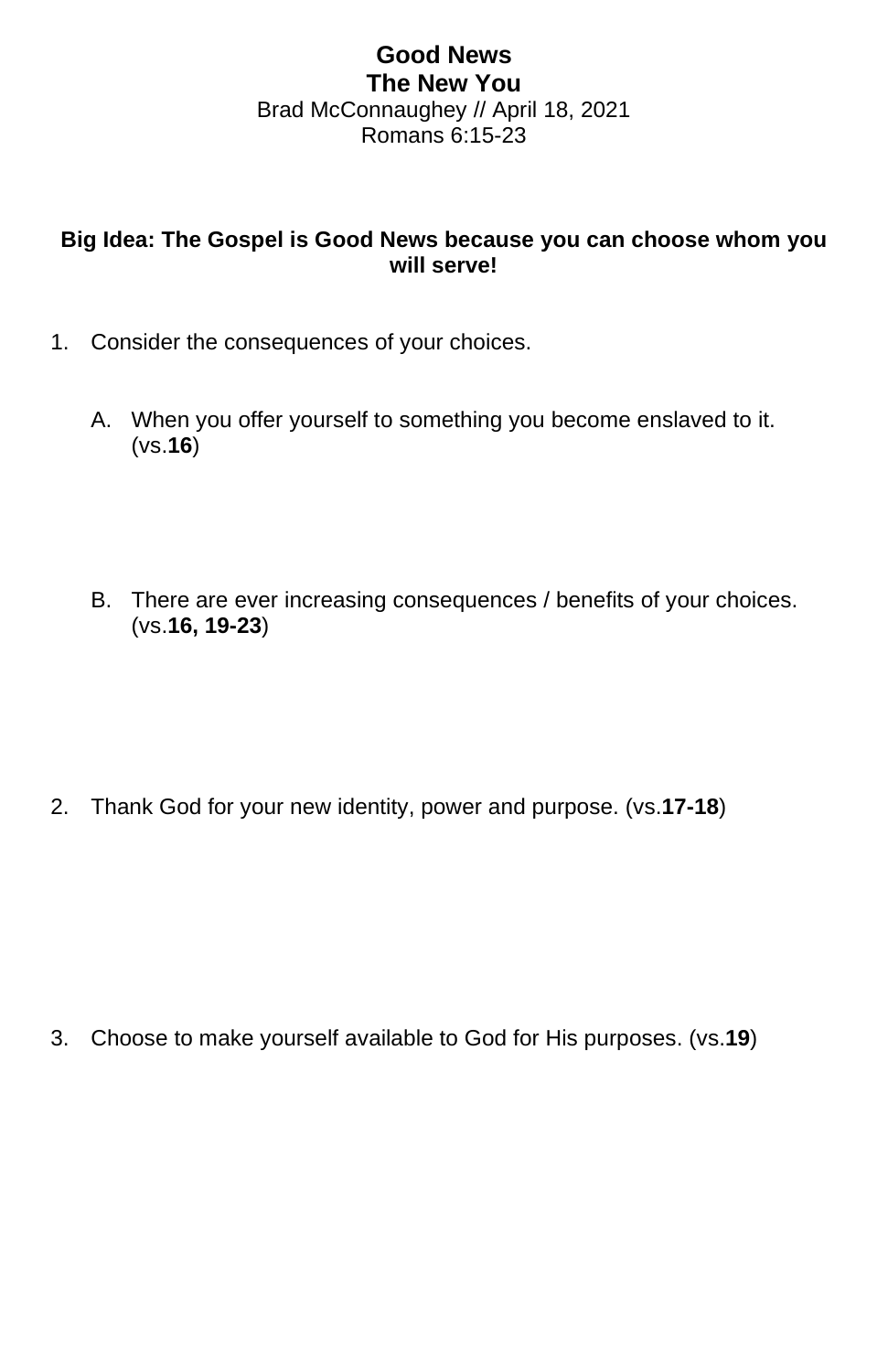We're in a series in the book of Romans called Good News where we are studying the many ways that the gospel is good news for everyone. This week, our passage is **Romans 6:15-23**.

Use these questions to discuss the message from Sunday, focusing on how you can **grow** as an everyday follower of Jesus and how you can **go** accomplish what Jesus calls you to do.

1. Have someone read **vs. 15**. What core problems may lead to a follower of Jesus wanting to sin freely because of God's infinite grace?

2. The concept of slavery is used nine times in this passage. In your own words, what is Paul teaching through this metaphor of slavery to sin and slavery to God?

3. What does it mean to be "free from sin" (**vs. 18**)? In what sense is this true of us today since we still struggle with sin, and how can you continue to **grow** in experiencing this freedom?